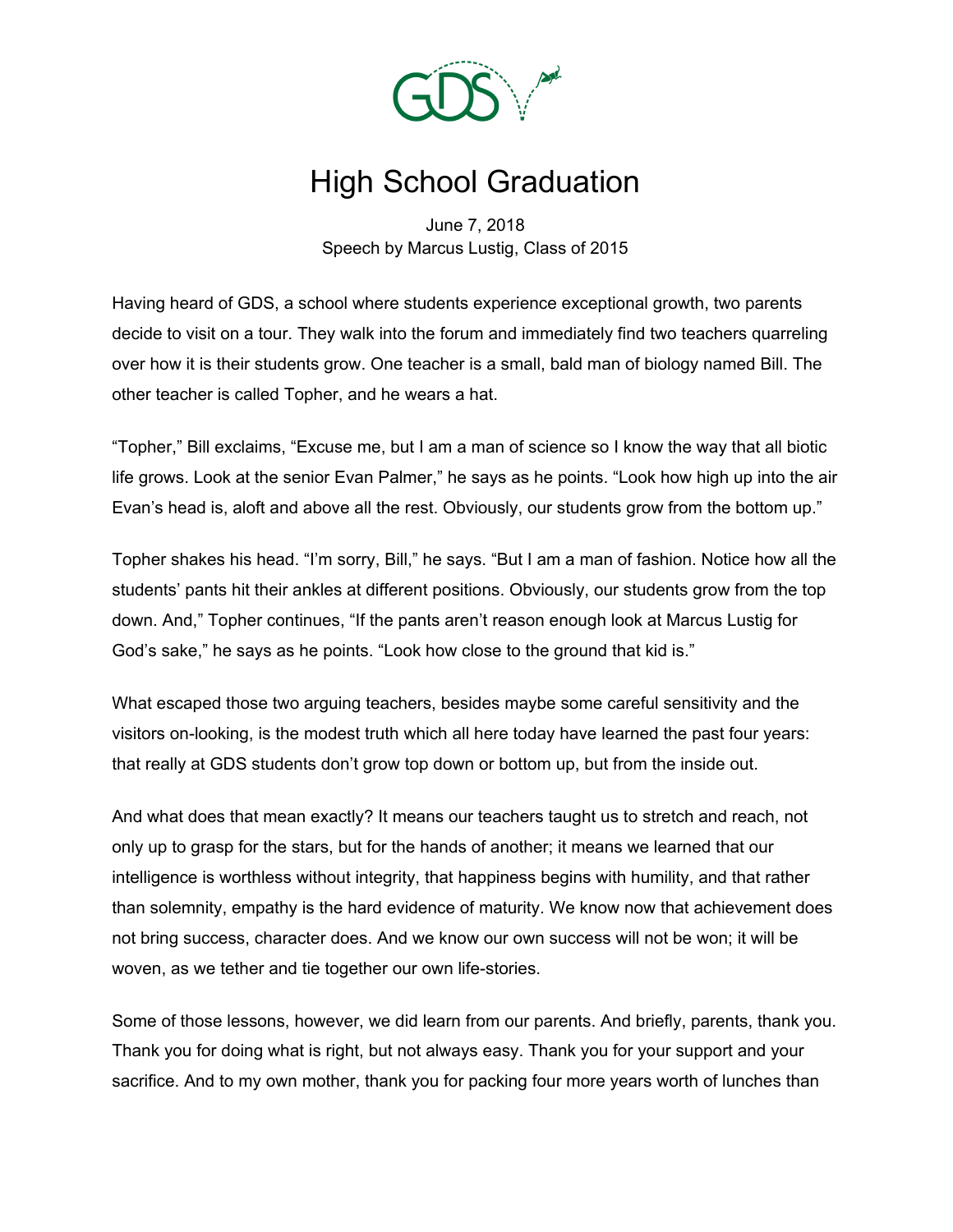any reasonable parent should be expected to.

Softly, quietly, our world's great old storyline has been played out again: others have sacrificed so that we, the young, could grow. And now the world asks us, "Where are you going?" For about a year and a half we have sought out a destination in answer: this program, this college, this university. Seduced by expectations, we have carefully and graciously chosen visions for our futures. A theologian and university president, often a seller of such expectations, once shocked his audience with this pertinent rule about college. His rule was a double-one: "If you find what you expected," he said, "Transfer at the end of the first year; if you find what your father expected, transfer immediately." The events of tomorrow will not and, as this university president suggested, should not follow our designs. Our plans will be undermined, our preparations rendered insufficient; that is when we will grow. But how can we ensure that ultimately, whether way out in California or way down in Texas, we are going towards a life of value?

Two brothers are traveling from Jerusalem to Damascus. The younger brother leaves first to secure for them a room in which to stay. The older brother leaves later but not long into his journey finds his younger brother sitting off to the side at a five-way fork in the road. The younger brother explains despairingly that the signpost with arrows pointing to the five different cities has fallen down and so he doesn't know which road to take towards Damascus. The older brother calmly lifts the fallen signpost and points the arrow marked 'Jerusalem' back toward the road from which he had just come. The older brother explains, "If you know where you've come from, you'll always know where to go."

And so it is with us: if we remember where we've come from, remember practice in the gym running late or striking the set in the theater until early morning, remember Friday long lunches and Wednesday long mini breaks, remember grade-wide field trips, Safeway chicken-noodle, and the winter dance we had in the parking garage, remember that, when you got your paper back, the grade didn't matter because the two pages of comments made it clear that you mattered, remember when he skipped class with you because you asked, remember when she came to the show although you hadn't asked, remember the warmth of entering the forum to familiar faces and the hum of morning conversation just before the eight fifteen bell, if we remember where and from whom we have come, then we will never falter.